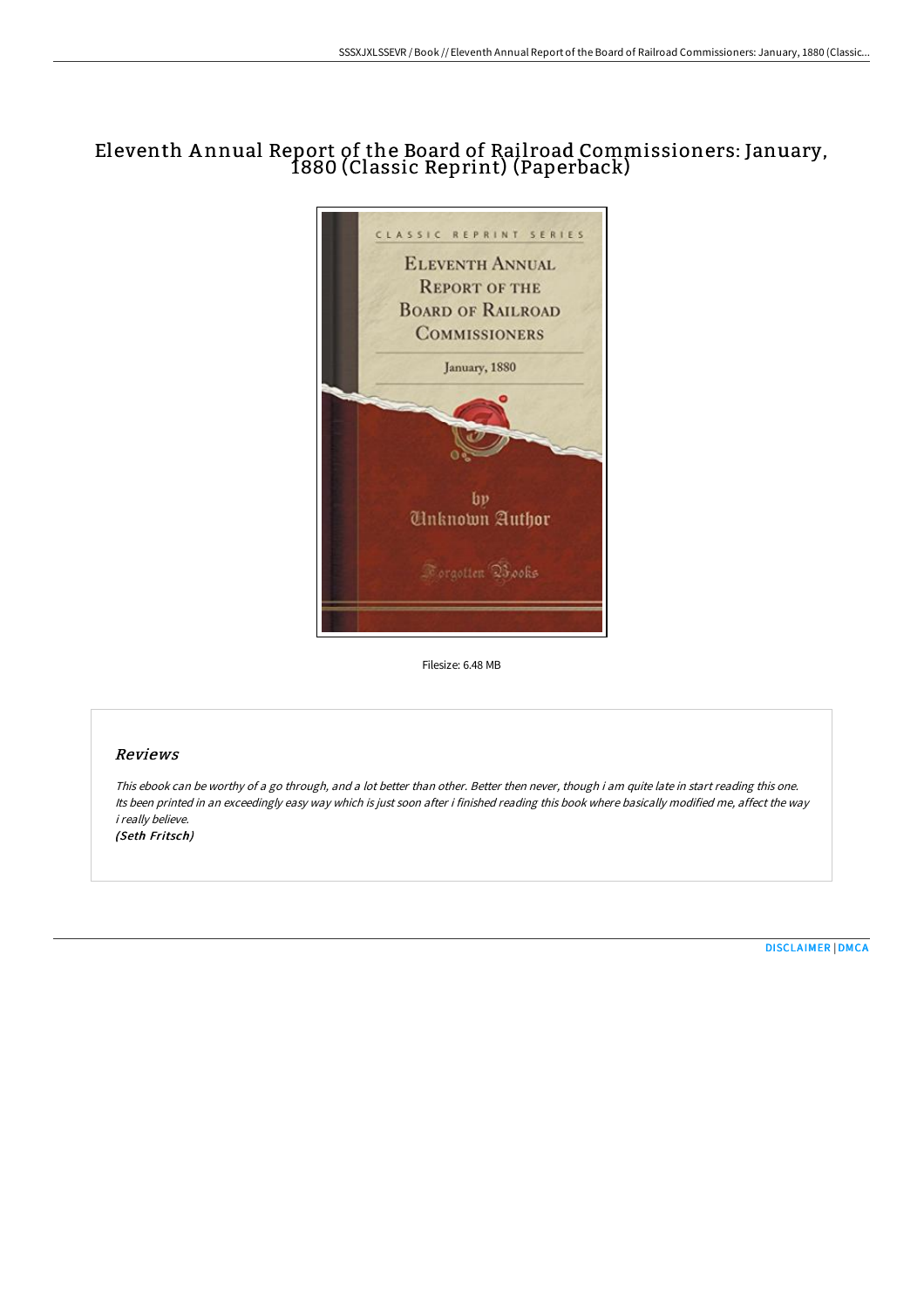## ELEVENTH ANNUAL REPORT OF THE BOARD OF RAILROAD COMMISSIONERS: JANUARY, 1880 (CLASSIC REPRINT) (PAPERBACK)



To get Eleventh Annual Report of the Board of Railroad Commissioners: January, 1880 (Classic Reprint) (Paperback) PDF, make sure you refer to the hyperlink beneath and download the file or have access to other information that are related to ELEVENTH ANNUAL REPORT OF THE BOARD OF RAILROAD COMMISSIONERS: JANUARY, 1880 (CLASSIC REPRINT) (PAPERBACK) book.

Forgotten Books, 2018. Paperback. Condition: New. Language: English . Brand New Book \*\*\*\*\* Print on Demand \*\*\*\*\*. Excerpt from Eleventh Annual Report of the Board of Railroad Commissioners: January, 1880 Baggage cars, number of, 14. Cost of repairs of, per train mile, 192. Baltimore, receipts of grain at, during ten years, 81. Exports of grain from, during seven years, 82. Bean s atmospheric signals, 40, 153. Belmont, route of Mass. Central Railroad in, 223. Berkshire Railroad, liabilities and assets of, 176. Boiler explosions, 25. Statistics of, 99. Block system of interlocking switches and signals, 31 - 33. Board of Railroad Commissioners, power and duty of, as to new railroads, 41 - 48. Boston, receipts of grain in, 18. Compared with other seaports, during ten years, 81. For nine years, 18, 77980. Increased export trade of, 20. Advantages of export trade to, 19, 20. Exports of grain from, during six years, 82. Terminal facilities at, 17, 71 - 76. Boston Albany Railroad, cost of trains per mile run on, 8. Earnings of, per train mile, 10. Average rates of fare and freight on, 12, 13. Reduction of freights on, 13. Terminal facilities of, in Bost on, 17, 71. Complaint against, for not fencing, 26, 205. Permanent improvements on, 106. Abstract of annual return of, 154. Report on working of electric signals on, 210. Boston, Barre Gardner Railroad, accident on, 197. Abstract of annual return of, 158. Boston, Clinton, Fitchburg 85 New Bedford Railroad, abstract of annual return of, 162. Boston Lowell Railroad, cost of trains on, per mile run, 8. Earnings per train mile, 10. Average fares and freight on, 12, 13. Terminal facilities of, in Boston, 17, 72. Permanent improvements on, 106. Abstract of annual return of, 154. Boston Maine Railroad, cost of trains on, per mile run, 8. Earnings...

h Read Eleventh Annual Report of the Board of Railroad [Commissioner](http://bookera.tech/eleventh-annual-report-of-the-board-of-railroad-.html)s: January, 1880 (Classic Reprint) (Paperback) **Online** 

Download PDF Eleventh Annual Report of the Board of Railroad [Commissioner](http://bookera.tech/eleventh-annual-report-of-the-board-of-railroad-.html)s: January, 1880 (Classic Reprint) (Paperback)